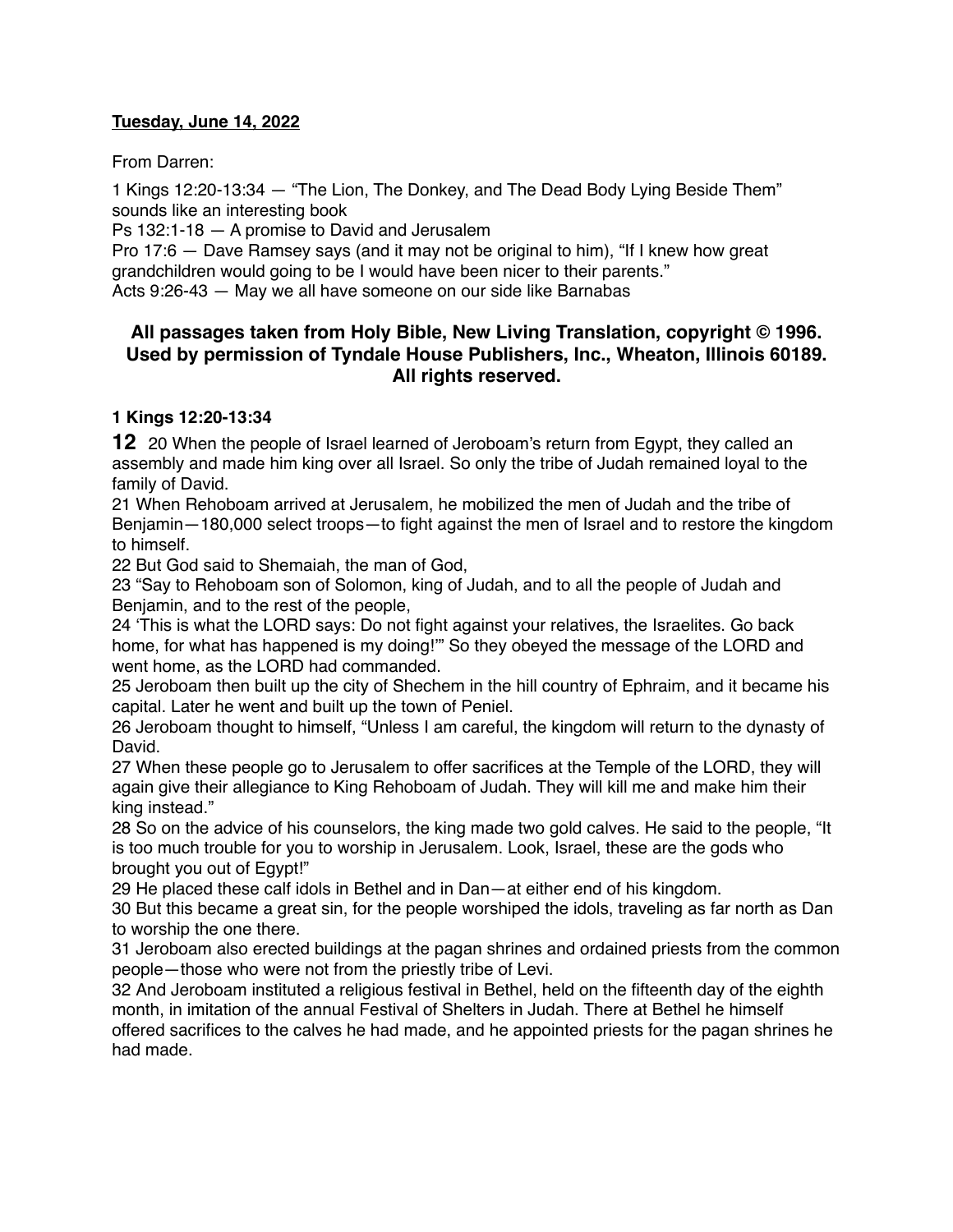33 So on the fifteenth day of the eighth month, a day that he himself had designated, Jeroboam offered sacrifices on the altar at Bethel. He instituted a religious festival for Israel, and he went up to the altar to burn incense.

**13** 1 At the LORD 's command, a man of God from Judah went to Bethel, arriving there just as Jeroboam was approaching the altar to burn incense.

2 Then at the LORD 's command, he shouted, "O altar, altar! This is what the LORD says: A child named Josiah will be born into the dynasty of David. On you he will sacrifice the priests from the pagan shrines who come here to burn incense, and human bones will be burned on you."

3 That same day the man of God gave a sign to prove his message. He said, "The LORD has promised to give this sign: This altar will split apart, and its ashes will be poured out on the ground."

4 When King Jeroboam heard the man of God speaking against the altar at Bethel, he pointed at him and shouted, "Seize that man!" But instantly the king's hand became paralyzed in that position, and he couldn't pull it back.

5 At the same time a wide crack appeared in the altar, and the ashes poured out, just as the man of God had predicted in his message from the LORD .

6 The king cried out to the man of God, "Please ask the LORD your God to restore my hand again!" So the man of God prayed to the LORD, and the king's hand was restored and he could move it again.

7 Then the king said to the man of God, "Come to the palace with me and have something to eat, and I will give you a gift."

8 But the man of God said to the king, "Even if you gave me half of everything you own, I would not go with you. I would not eat or drink anything in this place.

9 For the LORD gave me this command: 'You must not eat or drink anything while you are there, and do not return to Judah by the same way you came.'"

10 So he left Bethel and went home another way.

11 As it happened, there was an old prophet living in Bethel, and his sons came home and told him what the man of God had done in Bethel that day. They also told their father what the man had said to the king.

12 The old prophet asked them, "Which way did he go?" So they showed their father which road the man of God had taken.

13 "Quick, saddle the donkey," the old man said. So they saddled the donkey for him, and he mounted it.

14 Then he rode after the man of God and found him sitting under a great tree. The old prophet asked him, "Are you the man of God who came from Judah?" "Yes, I am," he replied.

15 Then he said to the man of God, "Come home with me and eat some food."

16 "No, I cannot," he replied. "I am not allowed to eat or drink anything here in this place. 17 For the LORD gave me this command: 'You must not eat or drink anything while you are there, and do not return to Judah by the same way you came.'"

18 But the old prophet answered, "I am a prophet, too, just as you are. And an angel gave me this command from the LORD : 'Bring him home with you so he can have something to eat and drink.'" But the old man was lying to him.

19 So they went back together, and the man of God ate and drank at the prophet's home. 20 Then while they were sitting at the table, a command from the LORD came to the old prophet.

21 He cried out to the man of God from Judah, "This is what the LORD says: You have defied the word of the LORD and have disobeyed the command the LORD your God gave you.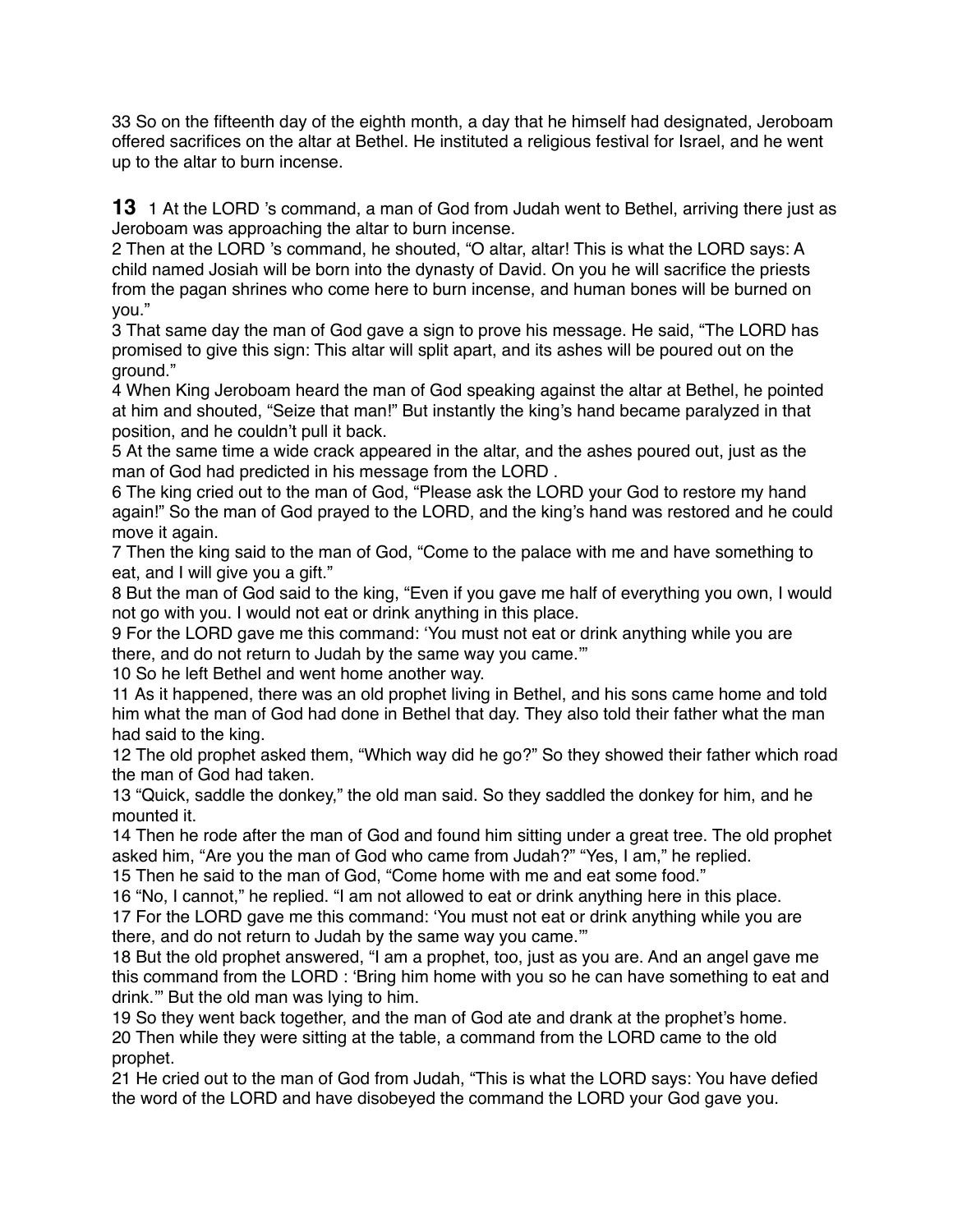You came back to this place and ate and drank where he told you not to eat or drink. Because of this, your body will not be buried in the grave of your ancestors."

 After the man of God had finished eating and drinking, the old prophet saddled his own donkey for him,

 and the man of God started off again. But as he was traveling along, a lion came out and killed him. His body lay there on the road, with the donkey and the lion standing beside it.

 People who passed by saw the body lying in the road and the lion standing beside it, and they went and reported it in Bethel, where the old prophet lived.

 When the prophet heard the report, he said, "It is the man of God who disobeyed the LORD's command. The LORD has fulfilled his word by causing the lion to attack and kill him."

 Then the prophet said to his sons, "Saddle a donkey for me." So they saddled a donkey, and he went out and found the body lying in the road. The donkey and lion were still standing there beside it, for the lion had not eaten the body nor attacked the donkey.

 So the prophet laid the body of the man of God on the donkey and took it back to the town to mourn over him and bury him.

He laid the body in his own grave, crying out in grief, "Oh, my brother!"

 Afterward the prophet said to his sons, "When I die, bury me in the grave where the man of God is buried. Lay my bones beside his bones.

 For the message the LORD told him to proclaim against the altar in Bethel and against the pagan shrines in the towns of Samaria will certainly come true."

 But even after this, Jeroboam did not turn from his evil ways. He continued to choose priests from the common people. He appointed anyone who wanted to become a priest for the pagan shrines.

 This became a great sin and resulted in the utter destruction of Jeroboam's dynasty from the face of the earth.

# **Psalm 132:1-18**

1 LORD, remember David and all that he suffered.

He made a solemn promise to the LORD . He vowed to the Mighty One of Israel,

"I will not go home; I will not let myself rest.

I will not let my eyes sleep nor close my eyelids in slumber

until I find a place to build a house for the LORD, a sanctuary for the Mighty One of Israel."

We heard that the Ark was in Ephrathah; then we found it in the distant countryside of Jaar.

Let us go to the sanctuary of the LORD ; let us worship at the footstool of his throne.

Arise, O LORD, and enter your resting place, along with the Ark, the symbol of your power.

May your priests be clothed in godliness; may your loyal servants sing for joy.

For the sake of your servant David, do not reject the king you have anointed.

 The LORD swore an oath to David with a promise he will never take back: "I will place one of your descendants on your throne.

 If your descendants obey the terms of my covenant and the laws that I teach them, then your royal line will continue forever and ever."

For the LORD has chosen Jerusalem ; he has desired it for his home.

"This is my resting place forever," he said. "I will live here, for this is the home I desired.

I will bless this city and make it prosperous; I will satisfy its poor with food.

I will clothe its priests with godliness; its faithful servants will sing for joy.

Here I will increase the power of David; my anointed one will be a light for my people.

I will clothe his enemies with shame, but he will be a glorious king."